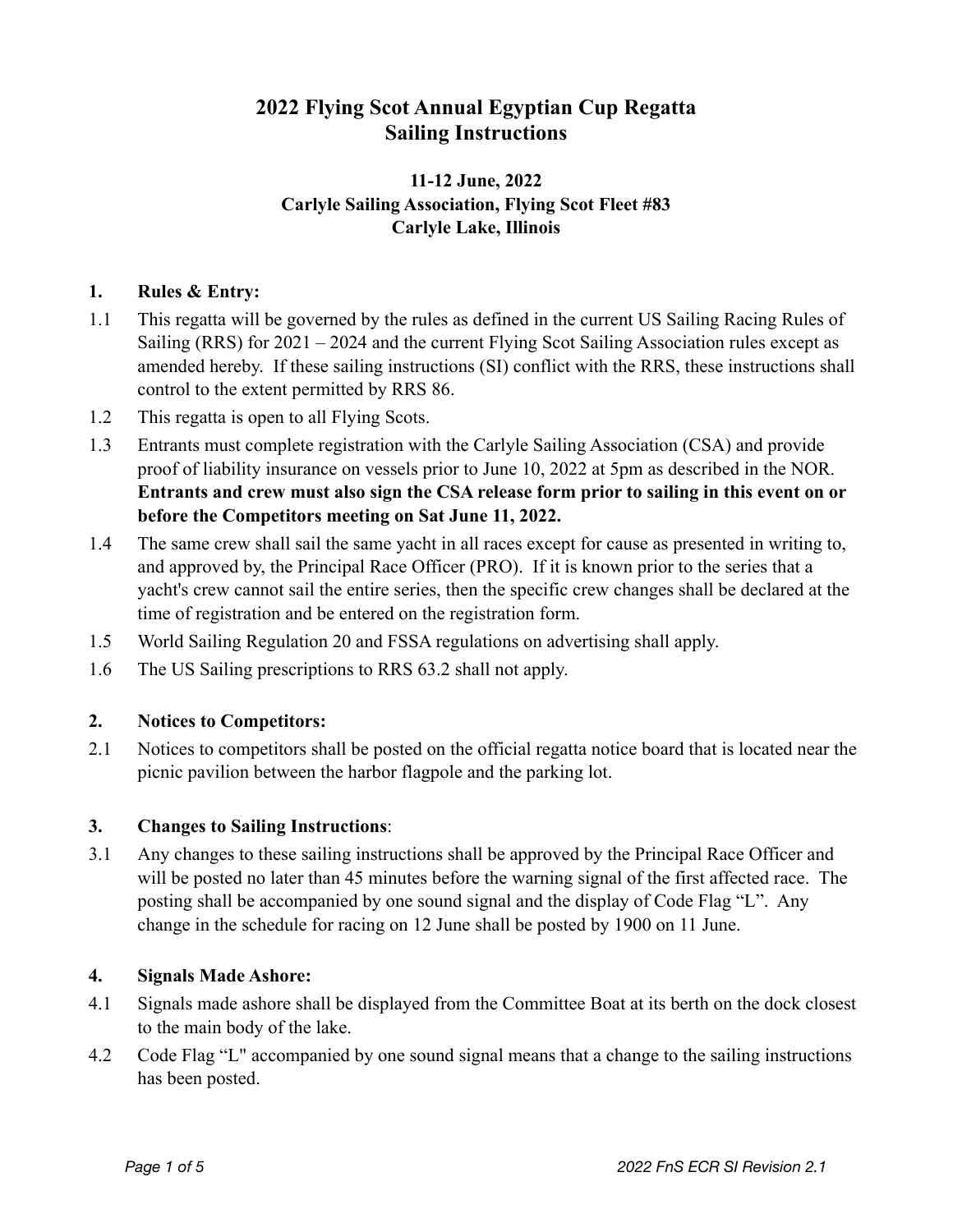- 4.3 Code Flag "AP", Answering Pennant, accompanied by two sound signals means that the next race is postponed, do not leave the harbor. The next warning signal will be approximately 30 minutes after Code Flag "AP" is struck with one sound signal and the Committee Boat leaves the harbor.
- 4.4 An Orange flag with one sound signal means the Committee Boat is leaving the harbor and the warning signal will be approximately 30 minutes thereafter. The Orange flag shall be struck, accompanied by one sound, one minute before the warning signal for the next race.

#### **5. Schedule of Races:**

- 5.1 There shall be a maximum of six (6) races in the series.
- 5.2 One race is required to be completed to constitute a series.
- 5.3 The warning signal for the first race on Saturday, 11 June, shall be at 1030 hours. The warning signal for the first race on Sunday, 12 June, shall be at 0930 hours.
- 5.4 A maximum of four (4) races may be sailed on Saturday, 11 June, at the discretion of the Race Committee to make best utilization of existing weather conditions.
- 5.5 No more than 2 races shall be sailed back-to-back without a shore break, and no race shall continue after sunset. There will be a lunch break on 11 June.
- 5.6 No race warning signal shall occur after 1125 hours on Sunday, 12 June.

# **6. Racing Area:**

6.1 The racing area will be on the main body of Carlyle Lake outside the entrance to Carlyle Sailing Association's harbor.

#### **7. The Courses:**

- 7.1 The course shall be a Windward/Leeward (WL) course, including an offset mark accompanying the windward mark. The leeward marks for the Windward/Leeward course shall be a gate. All boats shall pass through the gate from the windward side to the leeward side and then round either gate mark to port or starboard. (The diagram at the end of these instructions defines the course.)
- 7.2 The starboard rail of the RC Boat shall display a placard indicating the first two digits of the approximate magnetic heading to the windward mark.
- 7.3 All marks except gates shall be left to port.
- 7.4 Start and finish lines will be located at some point on the weather leg of the course at the discretion of the Race Committee.
- 7.5 The course may be shortened after the start, but it shall otherwise not be changed.

# **8. Marks:**

8.1 All turning marks will be yellow polyvinyl cylindrical shapes, except the windward offset, which will be a pink/orange sphere.. The marks will be displayed at the dock prior to racing.

#### **9. The Start:**

9.1 Races will be started in accordance with RRS 26.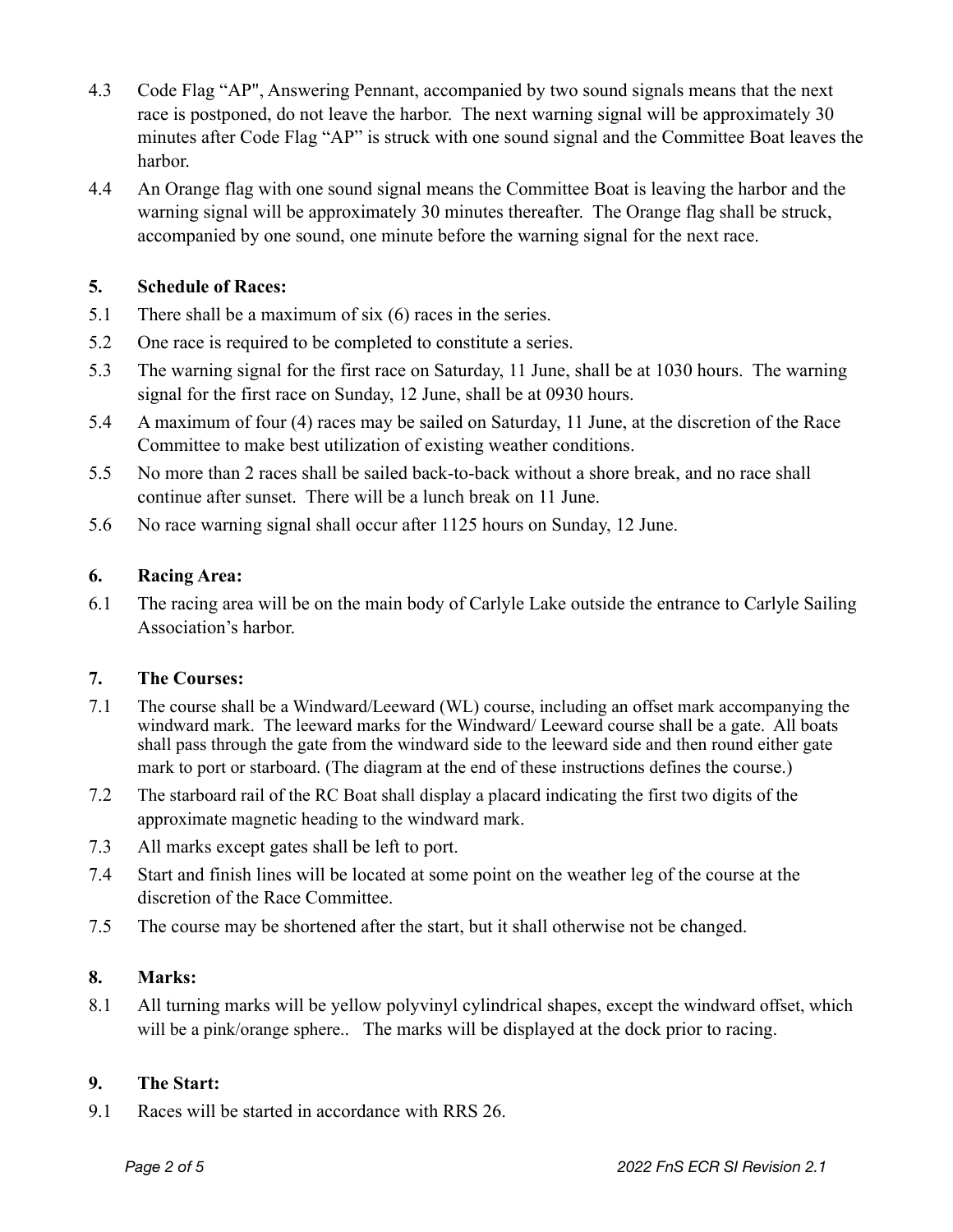- 9.2 The starting line will be between the flag mast on the stern of the Committee Boat and a spar mark with a pink streamer at the port end of the line.
- 9.3 Individual recalls shall be signaled in accordance with RRS 29.1. The Race Committee will attempt to hail the sail numbers of "On Course Side" competitors from either end of the starting line. Failure to be hailed or to hear the hail shall not be cause for redress.
- 9.4 If Code Flag "I" is displayed during the start sequence, hails may begin during the one minute prior to the start.
- 9.5 A boat starting later than ten (10) minutes after her starting signal will be scored Did Not Start (DNS). This changes Rule A4.1.

# **10. Shortening the Course:**

10.1 A shortening of the course shall be signaled from a boat stationed near the turning mark beginning the leg containing the finish line. This leg may not be of full original length. The boat shall display Code Flag "S" and shall make periodic sound signals. This changes Rule 32.2.

# **11. The Finish:**

- 11.1 The finish line shall be between the flag mast of the Committee Boat, which is flying the blue flag, and a spar mark with a pink streamer.
- 11.2 If another race is to be sailed back-to-back with the race just completed, it shall be indicated by display of the orange flag from the mast of the Committee Boat during finishing.

# **12. Time Limits:**

- 12.1 The race shall be abandoned if the lead yacht does not reach the first weather mark within 30 minutes or completes the entire (or shortened) course within 90 minutes.
- 12.2 All yachts not finishing within twenty (20) minutes of the first yacht to finish shall be scored in their relative positions at that time to the best ability of the Race Committee. This changes RRS Rules 35 and A4.1.

#### **13. Protests and Requests for Redress:**

- 13.1 Protests shall be made in writing on forms available at the Committee Boat when in her regular berth. The completed form must be submitted to the PRO within 30 minutes of the Committee Boat's official docking time after the last race of the day. The official docking time will be posted on the Committee Boat placard display. The start and end of this protest filing time will be indicated by display of a red flag from the mast of the Committee Boat, the hoisting and lowering of which will be denoted by sound signals.
- 13.2 All interested parties to protests shall remain within hearing range of the Committee Boat until informed of a time and place for their proceedings. Protest hearing time and location notices shall be posted no later than 30 minutes after the expiration of the protest filing time (unless an official extension is granted by the judges) to inform the competitors that a hearing will occur for which they are parties to a protest or named as a witness.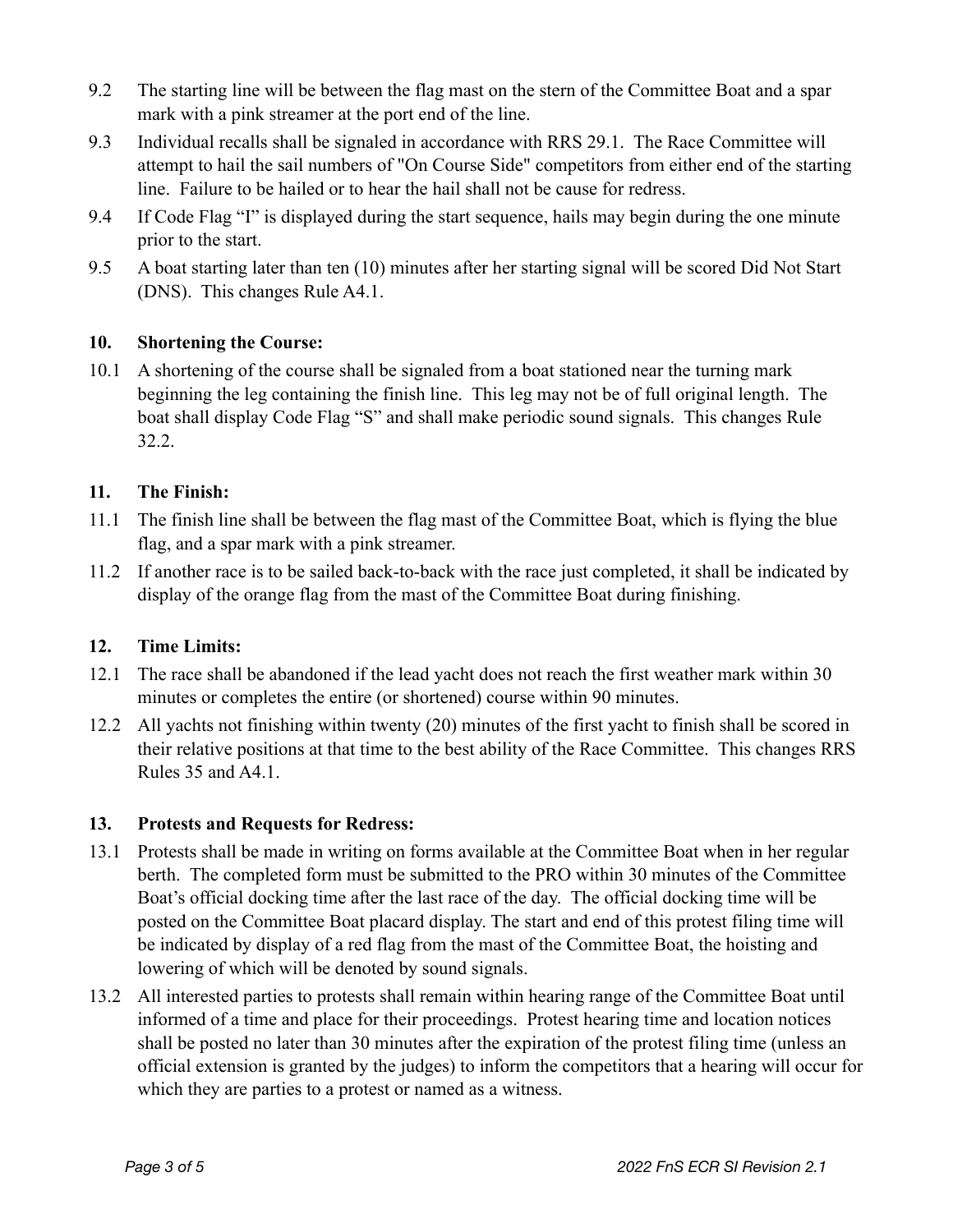13.3 On the last day of racing, a party to a hearing may ask for a reopening of the hearing no later than 1/2 hour after being informed of the decision. This modifies RRS Rule 66.

# **14. Scoring:**

- 14.1 The series will be scored as provided in Appendix A of the RRS using the Low Point System.
- 14.2 Each boat's series score shall be the total of her race scores. No scores will be excluded. This modifies RRS, Appendix A2.1.
- 14.3 Trophies will be awarded to the skipper and crew of the top five yachts that have the lowest total point score for the series. The Egyptian Cup perpetual trophy (non-traveling) will be awarded to the Egyptian Cup Regatta Champion.
- 14.4 One race is required to be completed to constitute a regatta.

# **15. Safety Regulations:**

- 15.1 The safety of a boat and her entire management shall be the sole and inescapable responsibility of the owner and or skipper. Each competitor is individually responsible for wearing a personal flotation device adequate for the conditions.
- 15.2 A yacht which withdraws from the race prior to finishing shall notify a race committee representative before leaving the course area, or if that is not possible, to the Committee Boat immediately after it returns to shore.
- 15.3 Each yacht shall carry the following equipment on board and ready for immediate use:
	- a. One USCG approved life jacket (PFD) for each person aboard
	- b. Paddle
	- c. Bailing device
	- d. One throwable flotation device
	- e. Sound signal (whistle)
	- f. Anchor, with a minimum of 50 feet of line
	- g. A bowline of adequate length and strength for towing

Failure to produce any of this equipment at any time shall render the offending yacht subject to disqualification.

4. Each yacht shall be insured for liability to persons and property and upon demand at any time a boat owner shall produce proof of such insurance.

#### **16. VHF Radio Communications:**

- 16.1 VHF radios may be used by competitors to report emergencies to the Race Committee on channel 72. A vessel reporting/declaring its own emergency shall be scored RET (retired); a vessel reporting an emergency on a competitor's vessel shall not be penalized, and it may seek redress if its finishing position is affected by providing such report. No other transmissions from competitors are permitted.
- 16.2 In addition, the Race Committee may use VHF radios channel 72 to inform competitors of safety information (such as approaching weather) or to hail boats that are on course side of the starting line (OCS) at the start.